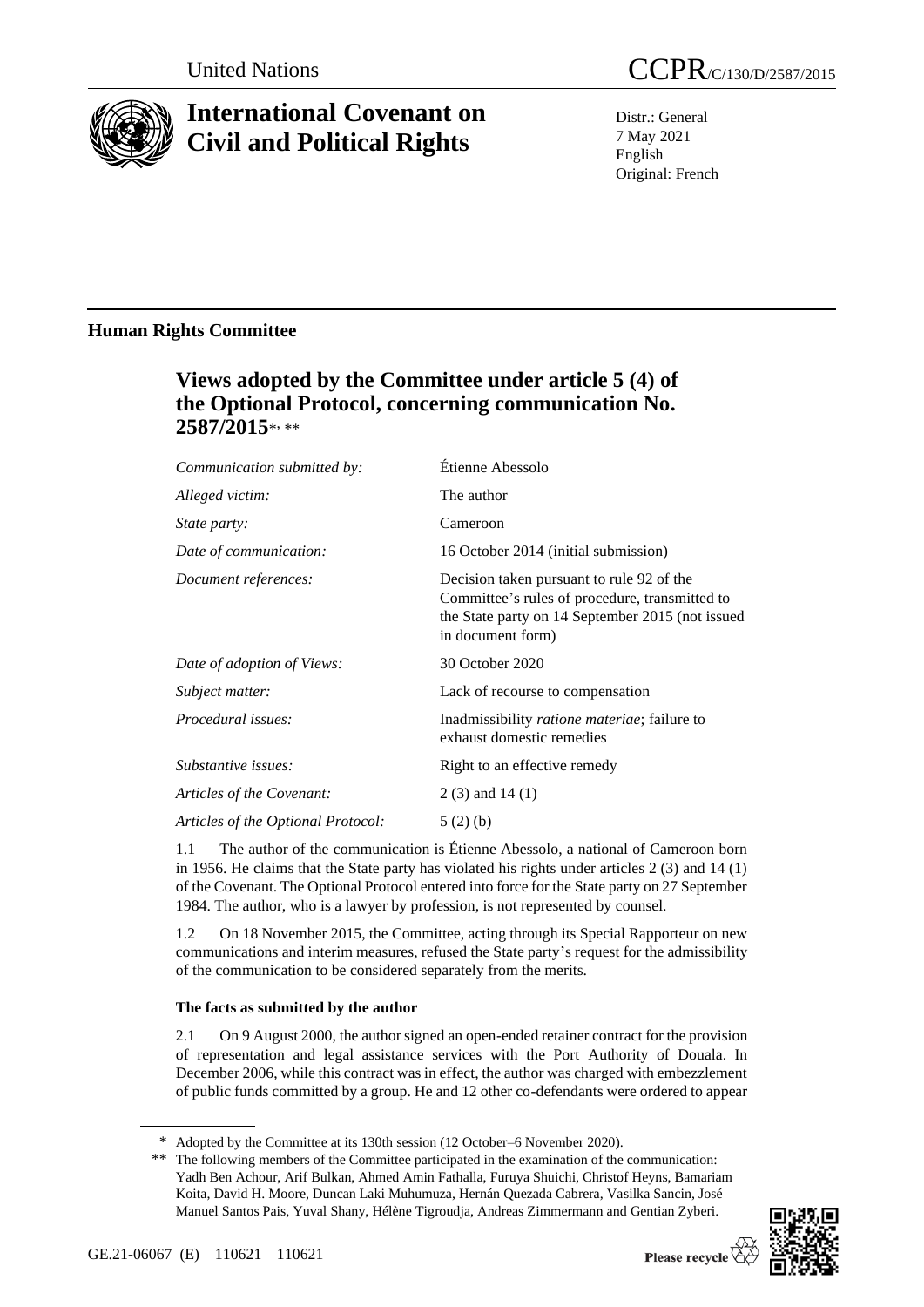before the Wouri *Tribunal de Grande Instance* (court of major jurisdiction) in Douala as part of a major anti-corruption operation led by the judicial authorities, known as *Opération Épervier* (Operation Sparrow-hawk).

2.2 On 12 and 13 December 2007, the author and eight other co-defendants were acquitted by a judgment issued by the Wouri *Tribunal de Grande Instance* in Douala. The competent prosecution service subsequently appealed the acquittal judgment. On 11 June 2009, the Littoral Region Court of Appeal in Douala found all the co-defendants guilty and sentenced the author to 15 years' imprisonment and ordered him to pay, jointly with the Director General of the Port Authority of Douala, who himself had received a life sentence, 188,794,955 CFA francs (around 280,000 euros) in damages to the Port Authority of Douala, even though it had not lodged an appeal against the author.

2.3 Pursuant to the judgment issued by the Littoral Region Court of Appeal in Douala, the author was placed in detention on 12 June 2009. He lodged an appeal in cassation against this judgment and submitted a request for the warrant of committal issued against him to be revoked, which was registered by the secretariat of the Supreme Court on 24 June 2009. In its judgment of 21 January 2010, the Criminal Chamber of the Supreme Court declared the request inadmissible on the ground that the appeal itself was inadmissible.

2.4 The author submitted a second request to the same end, which was registered by the secretariat of the Supreme Court on 16 March 2010, and relodged the appeal in cassation. Since these proceedings concerned deprivation of liberty, they were classed as urgent in accordance with Cameroonian law. On 20 September 2010, the author referred the matter to the First President of the Supreme Court, asking that his request be given the urgency warranted by its subject matter. Having received no news of his appeal, the author again referred the matter to the First President of the Supreme Court in order to draw the latter's attention to his plight. His case file was listed once again on 16 June 2011, and was again entered on the general list. The proceedings were opened and the case was subsequently adjourned, with a judgment expected on 21 June 2012. At this hearing, the proceedings were deferred and the case was adjourned until 19 July 2012. On this date, the case was again removed from the list, with the author hearing nothing more about it.

2.5 On 2 May 2013, the author submitted a third request in an attempt to secure his release. This new request was also declared inadmissible on the ground that the appeal itself was inadmissible. In the meantime, his appeal moved forward on the merits and his case was considered at a hearing on 29 April 2014, during which the author was acquitted by the Supreme Court.

2.6 The author explains that he has suffered significant damages, both moral and material, as a result of the five years that he spent in detention. He states that, under the Code of Criminal Procedure, it is possible to claim compensation in cases involving a lengthy period in detention that culminates in a final acquittal. The Code of Criminal Procedure provides that a compensation commission, chaired by an adviser to the Supreme Court and composed of, inter alia, two appellate judges, representatives of the civil service and a representative of the Bar Association, should be established in such cases. A compensation commission is the only body competent to process claims for compensation and reparation. However, such a commission was not formally established and the author has been unable to lodge his claim.

# **The complaint**

3.1 The author asserts that the State party's failure to establish the compensation commission provided for under the Code of Criminal Procedure is preventing him from lodging his claim for compensation and that, as a result, he is the victim of a violation of his rights under articles 2 (3) and 14 (1) of the Covenant.

3.2 The author considers that the domestic remedies available to him have been exhausted, as the very subject matter of the complaint is his lack of recourse to compensation following a lengthy period in pretrial detention, which culminated in his final acquittal.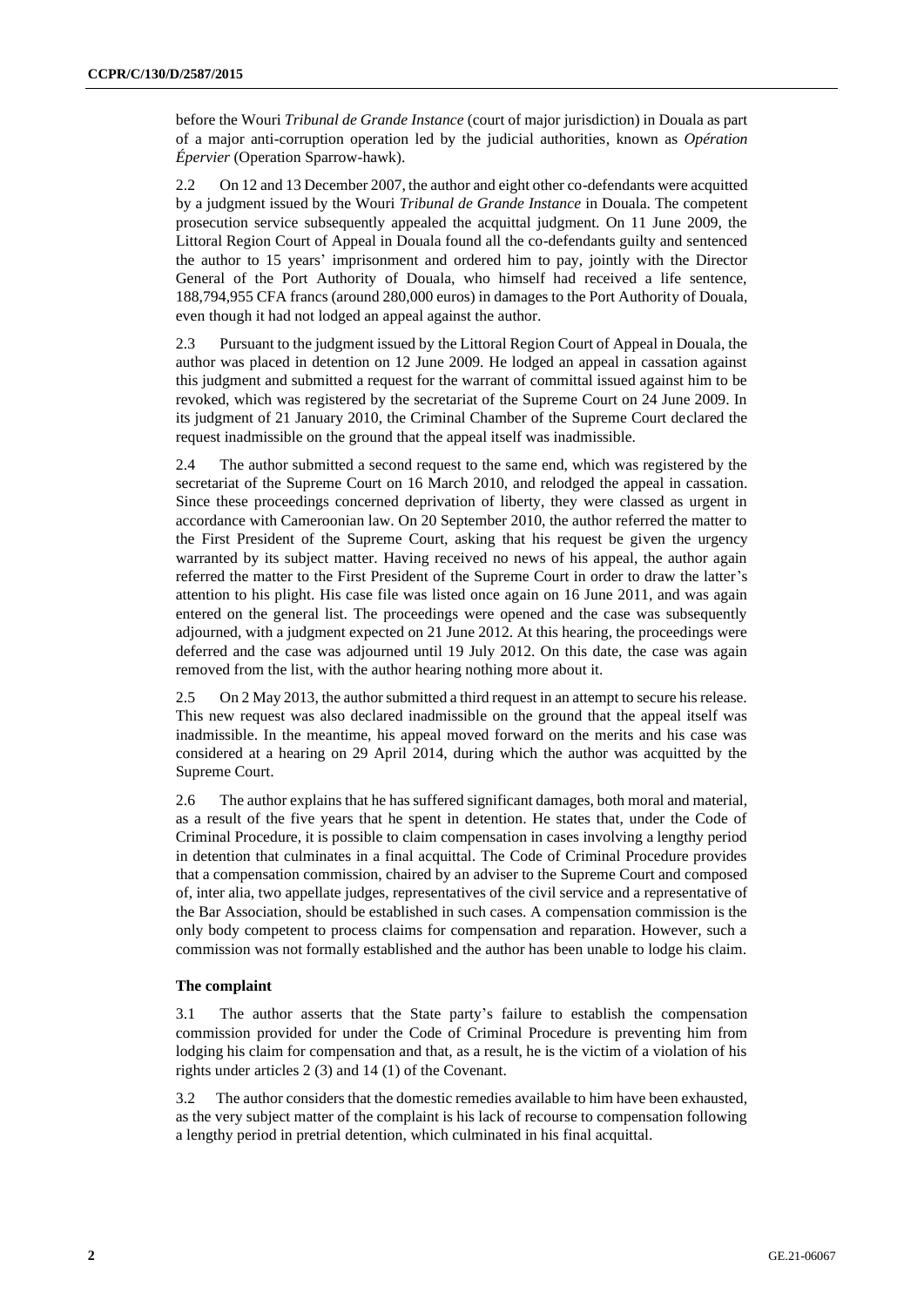#### **State party's observations on admissibility**

4.1 On 13 August 2015, the State party submitted its observations on the admissibility of the communication. It considers that, in accordance with the Committee's established jurisprudence, article 14 (6) of the Covenant, as domesticated by article 544 of the Code of Criminal Procedure and referred to by the author, is applicable only if three conditions are met: a final criminal conviction must have been handed down, the person must have suffered punishment as a result of the conviction and the conviction must have been subsequently reversed or the convicted person pardoned on account of a new or newly discovered fact. The State party also emphasizes that, under article 535 of the Code of Criminal Procedure, an appeal in cassation is admissible only when it is submitted in respect of a conviction that has become final.

4.2 The State party underlines that, in this case, the three conditions mentioned above have not been met. Judgment No. 038/CRIM of 11 June 2009 of the Littoral Region Court of Appeal in Douala, pursuant to which the author was imprisoned, is not final. Referring to the case of *Anderson v. Australia*, the State party stresses that the Committee has already established that the conviction is not final if there is still a possibility of appeal.<sup>1</sup> The State party indicates that the author stated that he had lodged an appeal in cassation against this decision with the Supreme Court and that his appeal had been received and considered. Since the first condition listed in article 14 (6) of the Covenant (relating to a final criminal conviction) has not been fulfilled, it follows that the second condition has not been fulfilled either.

4.3 The State party argues that the third condition too has not been met, since no new or newly discovered fact has been brought to the attention of the Supreme Court.<sup>2</sup> It stresses that the Supreme Court judgment shows that the facts brought before it were the same as those submitted for consideration by the first set of judges and that the Supreme Court simply made an assessment that was different from that made by the appellate judges, who had found the author guilty. The State party adds that, in this case, there can be no question of a miscarriage of justice either, since the ordinary remedies provided for in the Code of Criminal Procedure have made it possible to pass final judgment on the author's situation.

# **Author's comments on the State party's observations**

5.1 In his submission of 14 September 2015, the author argues that, although article 544 of the Code of Criminal Procedure domesticates article 14 (6) of the Covenant, this domestic provision addresses matters that go beyond the scope of the beneficiaries of the right to compensation. He also argues that article 544 of the Code of Criminal Procedure provides for compensation in all cases of acquittal, even if an appeal in cassation has not been lodged.

5.2 The author asserts that the State party has interpreted the Covenant in a reductionist manner and that the right to compensation is recognized by Cameroonian law. He underlines that his communication is not based on article 14 (6) of the Covenant, but on article 14 (1). The author states that he is unable to exercise his right to compensation because the State party has not established a commission for this purpose. Thus, the author asks the Committee to find the communication admissible.

5.3 On 30 November 2016, the author submitted additional information to the Committee to the effect that the National Commission on Human Rights and Freedoms had informed him that the President of the Supreme Court had issued Order No. 115 of 16 February 2016 defining the composition and calling for the establishment of a compensation commission. The author recalls that this commission is, in essence, a purely administrative body and cannot be considered an offshoot of the Supreme Court. The author states that, despite this order, the compensation commission is not operational. He adds that the general public remains unaware of its existence and that the location of its head office has not been determined. The author also asserts that he has no recourse to this compensation commission, which was only established in February 2016, since article 237 (6) of the Code of Criminal

<sup>1</sup> *Anderson v. Australia* (CCPR/C/88/D/1367/2005), para. 7.4.

<sup>2</sup> See *W.J.H. v. Netherlands* (CCPR/C/45/D/408/1990); and *Irving v. Australia* (CCPR/C/74/D/880/1999).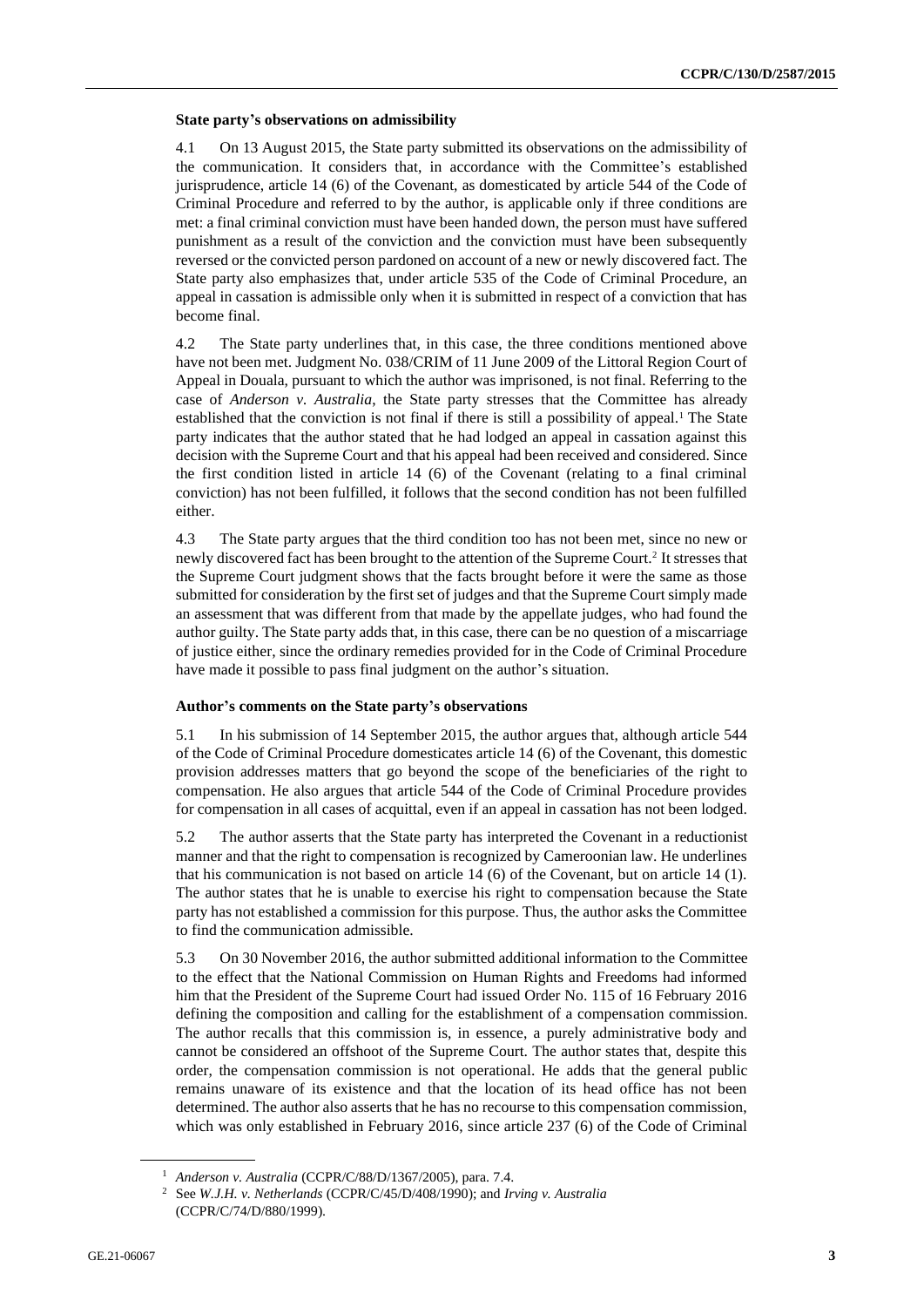Procedure gave him only six months in which to lodge a claim with it. The author therefore asserts that it is no longer possible for him to lodge a claim with the commission.

5.4 The author further argues that, according to the State party's line of reasoning, the issue at hand is the right to compensation, even though this right is clearly recognized by Cameroonian law. The author considers that the issue is, in actual fact, the exercise of this right, since the State party has not set up the commission that is to consider his claim for compensation. The author reiterates that the basis for referring this matter to the Committee is article 14 (1), and not article 14 (6), of the Covenant. The author asks the Committee to find the communication admissible and to proceed to consider it on the merits.

## **State party's additional observations on admissibility and the merits**

6.1 In its observations of 3 April 2017, the State party points out that the author has explained his reasons for not having lodged a claim with the compensation commission, which include the fact that it is purely administrative in nature and non-operational, the failure to publish the decision establishing it and the fact that it has no official head office.

6.2 The State party recalls that, after he had been acquitted, the author referred his case to the President of the National Commission on Human Rights and Freedoms, explaining how it was not possible for him to receive compensation following his detention because the aforementioned compensation commission had not yet been established. In response to this submission, on 8 November 2016, the National Commission on Human Rights and Freedoms informed the author that, according to information provided by the Ministry of Justice, the compensation commission had since become operational.

6.3 On the merits, the State party refutes the author's argument that, due to its purely administrative nature, the compensation commission cannot be considered an offshoot of the Supreme Court. It also contests that a decree implementing the legal provisions establishing the commission was necessary in order for its members to be appointed. The State party considers that, since the President of the Supreme Court issued Order No. 115 of 16 February 2016 defining the composition of the commission in question, the requirements laid down in article 237 of the Code of Criminal Procedure have been fulfilled. It points out that the compensation commission, which is located at the Supreme Court, is chaired by an adviser to the Supreme Court and is composed of, inter alia, two appellate judges and representatives of a number of public authorities. The State party stresses that, although representatives of public authorities sit on the commission, this does not detract from its judicial nature; that the commission in question has no special attributes; and that it is comparable to the legal aid commissions established within each jurisdiction by Act No. 2009/004 of 14 April 2009, including within the Supreme Court, which also include representatives of public authorities.

6.4 As for the author's argument that the compensation commission is not operational, the State party reiterates that the author, having failed to lodge a claim with this body, cannot prejudge its effectiveness. The State party further asserts that the author's argument that the commission has no head office is moot, as the appointment of an adviser to the Supreme Court as the chair of the commission and the laying down, for the commission, of the same rules of procedure applicable to the Judicial Chamber of the Supreme Court make it clear that the commission's head office is at the Supreme Court. The State party recalls that articles 236 and 237 of the Code of Criminal Procedure provide that the head office of the compensation commission is at the Supreme Court. Consequently, the State party once again asks the Committee to find the communication inadmissible and unfounded.

6.5 In its submission of 22 January 2019, the State party reiterates that the communication is both inadmissible and unfounded. It asserts that the author has provided no evidence of having lodged a claim with the compensation commission and that, on the contrary, he merely presupposes that the remedy is unavailable by arguing that the commission is non-operational. The State party considers that only a failure by the commission to consider the author's claim could have justified his putting forward the argument that he had no recourse to compensation. The State party reiterates that the compensation commission is operational and points out that it has already received 16 claims, which are currently under consideration.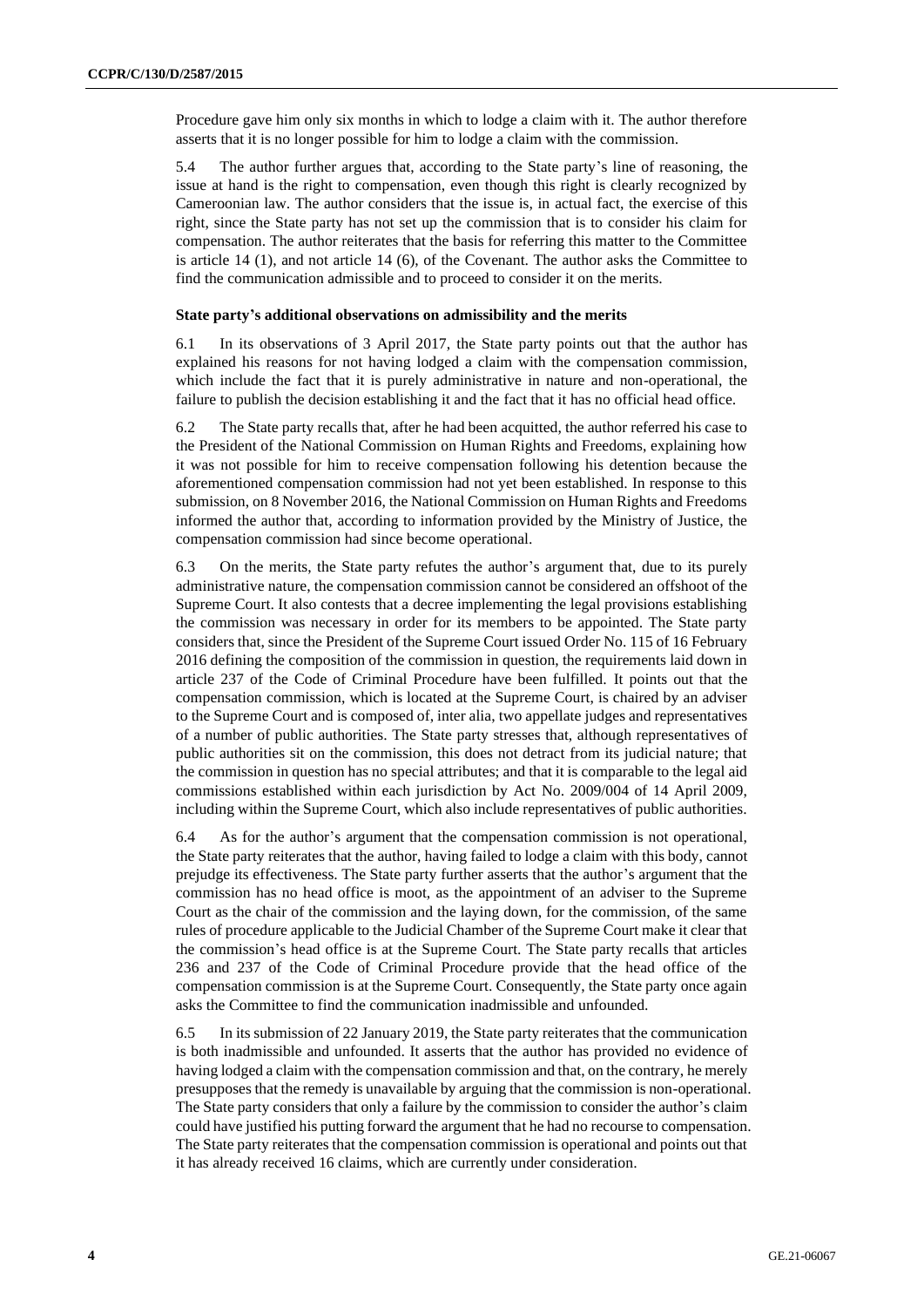#### **Author's comments on the State party's additional observations**

7.1 In his comments of 7 July 2019, the author recalls that he submitted his communication to the Committee in October 2014, whereas the compensation commission was only established in February 2016. The author points out that the State party could not reasonably expect him to lodge a claim with a body that did not exist at the time. The author also points out that, since he was unable to lodge a claim with the commission within six months,<sup>3</sup> he was debarred and that, consequently, he has exhausted all the domestic remedies available to him. The author reiterates that he is entitled to compensation even if his acquittal is not the result of the discovery of a new fact and that the failure to establish the compensation commission in question constitutes a violation of his right to compensation.

7.2 The author refutes the State party's assertion that he deliberately chose not to lodge a claim with the compensation commission. He recalls that, even though the commission did not exist at the time, in order to abide by the rule of exhaustion of domestic remedies, he nevertheless waited until the time limit of six months provided for in the Code of Criminal Procedure had elapsed before referring the matter to the Committee.

7.3 The author recalls that it was only after he had written to inform the National Commission on Human Rights and Freedoms that he had been debarred, that the compensation commission did not exist and that he had submitted the present communication to the Committee that the Ministry of Justice disclosed that the State party was in the process of setting up the commission in question, which only became operational on 6 June 2016. The author adds that the mere fact of having established the commission is not sufficient in and of itself to bring his debarment to an end under Cameroonian law.

7.4 The author contests the supposed judicial nature of the compensation commission. While it is true that the commission is chaired by an adviser to the Supreme Court, which is his court of appeal,<sup>4</sup> it is not part of the Supreme Court itself. He reiterates that the compensation commission is not operational and that, since it has not been brought to the attention of Cameroonian citizens, it cannot be used against them.

7.5 On 29 May 2019, in order to demonstrate the dysfunctional nature of the compensation commission, the author submitted to the Committee a letter from the President of the Cameroon Bar Association stating that, until at least March 2018, the commission was not operational. In addition, the author submits a copy of excerpts from the preliminary submissions made by the public prosecutor to the Supreme Court during the swearing-in ceremony of the members of the compensation commission on 8 August 2018, in which the public prosecutor states that the ceremony marks the commission's "effective operationalization". The author therefore asks the Committee to declare the communication admissible and well-founded.

## **Issues and proceedings before the Committee**

## *Consideration of admissibility*

8.1 Before considering any claim contained in a communication, the Committee must decide, in accordance with rule 97 of its rules of procedure, whether the communication is admissible under the Optional Protocol.

8.2 The Committee has ascertained, as required under article 5 (2) (a) of the Optional Protocol, that the same matter is not being examined under another procedure of international investigation or settlement.

8.3 With regard to the admissibility *ratione materiae* of the communication, the Committee takes note of the State party's argument that the claim raised does not fall within the scope of article 14 (1) of the Covenant. The Committee notes that, according to the State party, the author raises issues that instead fall within the scope of article 14 (6) of the Covenant, as domesticated by article 544 of the Code of Criminal Procedure. Accordingly, the Committee recalls that article 14 (6) of the Covenant provides that compensation is to be

<sup>&</sup>lt;sup>3</sup> Code of Criminal Procedure, art. 237 (6).

<sup>4</sup> Ibid., para. 8.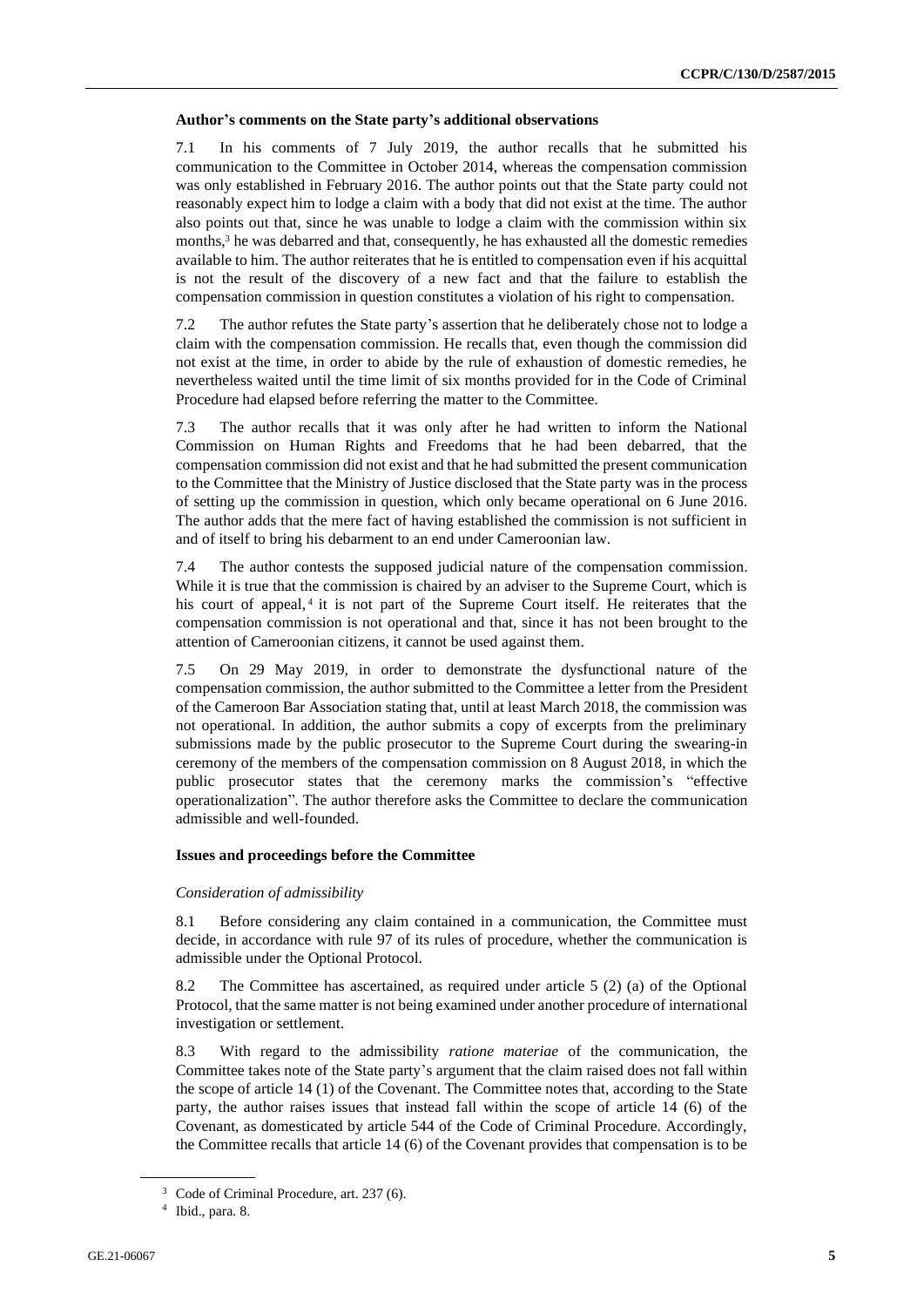awarded, according to the law, to a person who has been convicted of a criminal offence by a final decision and has suffered punishment as a consequence of such conviction if his or her conviction has been reversed or he or she has been pardoned on the ground that a new or newly discovered fact shows that there has been a miscarriage of justice.<sup>5</sup> The Committee considers that, if the author had submitted his communication under article 14 (6), it would be inadmissible, since the conditions set out in that article have not been met.

8.4 The Committee notes, however, that the author asserts that his communication falls within the scope of article 14 (1) and not within that of article 14 (6) of the Covenant, as claimed by the State party. The Committee takes note of the author's argument that article 14 (1) of the Covenant has been violated, since no remedies are available to him and he has no access to a court that can determine his rights and obligations under the law. The Committee also takes note of the author's argument that the State party has failed to provide him with an effective remedy, in violation of article 2 (3) of the Covenant. Having found that the State party has failed to produce sufficient evidence to contest the admissibility of the communication under articles 2 (3) and 14 (1) of the Covenant, read alone and in conjunction with one another, the Committee considers that the author's claim is admissible under these articles.

8.5 With regard to the argument that the communication is inadmissible because domestic remedies have not been exhausted, the Committee notes that, in this case, the State party could not reasonably expect the author to lodge a claim with the compensation commission when this body was not yet operational at the time when, legally speaking, he could have lodged such a claim. The Committee also notes that, in its conclusions, the State party does not comment on how the prohibition on the author's lodging a claim with the compensation commission following the expiry of the six-month time limit provided for under article 237 (6) of the Code of Criminal Procedure might be lifted or on whether the domestic legal system provided for the possibility of appealing this measure, given that the remedy provided for by law was neither effective nor timely.

8.6 In the light of the foregoing, the Committee considers that the author has sufficiently substantiated his claims and declares the communication admissible based on the claims raised under article 14 (1), read alone and in conjunction with article 2 (3) of the Covenant, and proceeds to consider it on the merits.

## *Consideration of the merits*

9.1 The Committee has considered the present communication in the light of all the information made available to it by the parties, as provided under article 5 (1) of the Optional Protocol.

9.2 The Committee takes note of the author's statement that he has suffered significant damages, both moral and material, as a result of the five years that he spent in detention and that, under the Code of Criminal Procedure, he is entitled to compensation if certain conditions are met. The Committee points out, however, that the issue raised by the present communication is not whether the author is entitled to compensation, but his access to the remedy that would allow him to establish and assert his right to compensation. The Committee takes note of the author's argument that the failure to ensure the availability of the remedy established for this purpose, in this case the compensation commission, constitutes a violation of articles 2 (3) and 14 (1) of the Covenant.

9.3 Regarding the nature of the compensation commission, the Committee takes note of the State party's argument that the commission is an offshoot of the Supreme Court and not a purely administrative structure. The Committee notes that, under Cameroonian law, the decisions taken by compensation commissions, including the one referred to by the author, are akin to civil judgments.<sup>6</sup>

<sup>5</sup> *Anderson v. Australia*, para. 7.4; *W. J. H. v. Netherlands*, para. 6.3; *Irving v. Australia*, para. 8.3; and *Uebergang v. Australia* (CCPR/C/71/D/963/2001), para. 4.2.

<sup>6</sup> Code of Criminal Procedure, art. 237 (8).